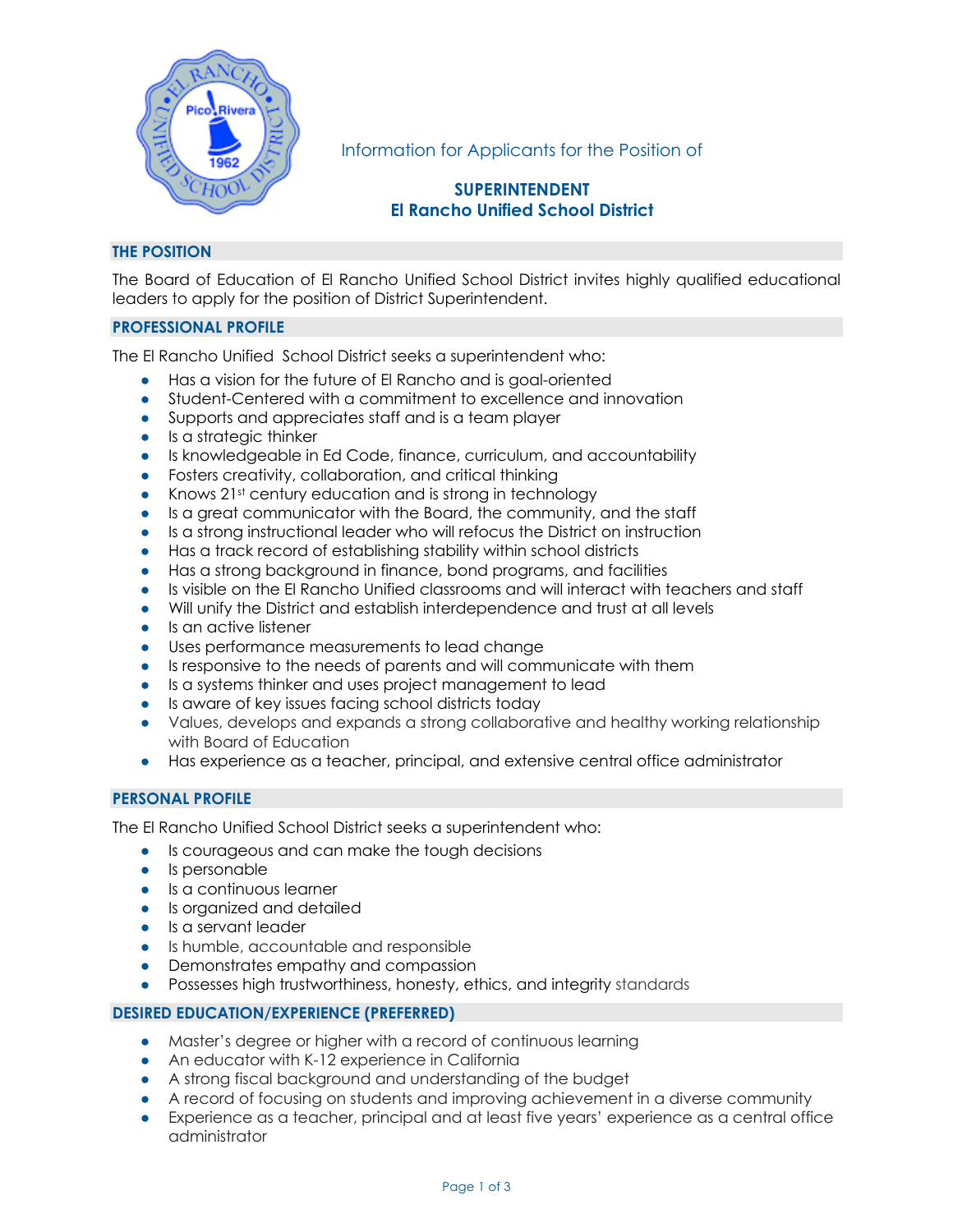• Bilingual candidates are invited to apply

#### **SELECTION PROCESS**

The Board of Education has retained Consultants Rich Thome Chavez, David Verdugo and Sandy Sanchez Thorstenson of Leadership Associates to recruit qualified candidates. The consultants will screen applications and recommend candidates to the Board for interviews and further consideration. The Board will have the opportunity to review all applications submitted. Any contact with board members, in an attempt to influence the selection process, will be considered a breach of professional ethics. Finalists will have an opportunity to familiarize themselves with the community and schools. Board members reserve the right to visit the District and communities of a candidate prior to a final decision.

## **SALARY AND CONTRACT**

The salary will be competitive and based upon qualifications and experience. A multi-year contract will be considered.

## **APPLICATION REQUIREMENTS**

To be considered, the candidate must provide:

- A letter of application
- A fully completed application form
- A resume
- Three professional references recommendation
- Verification of degrees and credentials (finalists only)

*All materials will be acknowledged and treated confidentially*

#### **THE DISTRICT**

The El Rancho Unified School District is located in Pico Rivera, California. This K-12 school district his home to 15 schools and 8,228 students.

The student body at the schools served by El Rancho Unified School District is 1.1% White, 0.4% Black, 0.9% Asian or Asian/Pacific Islander, 97.2% Hispanic/Latino, 0% American Indian or Alaska Native, and 0% Native Hawaiian/other Pacific Islander. In addition, 0.3% of students are two or more races, and 0% have not specified their race or ethnicity. Also, 48% of students are female, and 52% of students are male.

At schools in El Rancho Unified School District, 50.5% of students are eligible to participate in the federal free and reduced-price meal program and 24.4% of students are English language learners. 93.5 % of Teachers in El Rancho have 3 or more years' experience.

In El Rancho Unified School District, 43% of elementary students tested at or above the proficient level for reading, and 33% tested at or above that level for math. Also, 42% of middle school students tested at or above the proficient level for reading, and 27% tested at or above that level for math. And 36% of high school students tested at or above the proficient level for reading, and 31% tested at or above that level for math. The recent graduation rate is 86%.

68.9% of the El Rancho budget of \$122,328,000 comes from State Revenue, 24.4% from local revenue and 6.7% from federal revenue. The per-student expenditure I \$12,560.

## **THE COMMUNITY**

Pico Rivera is a thriving community that offers opportunities to all who live, work, and relax in the city. Situated on the eastern edge of the Los Angeles basin and the southern edge of the area known as the San Gabriel Valley, Pico Rivera is approximately 13 miles southeast of downtown Los Angeles. Formed through the merging of two historic communities, Pico and Rivera, the city was officially incorporated in January 1958 as the 61st city in Los Angeles County. Originally an agricultural area, the community evolved into a residential and industrial area following the end of World War II. Pico Rivera is governed by a Council-Manager form of government. The voters of